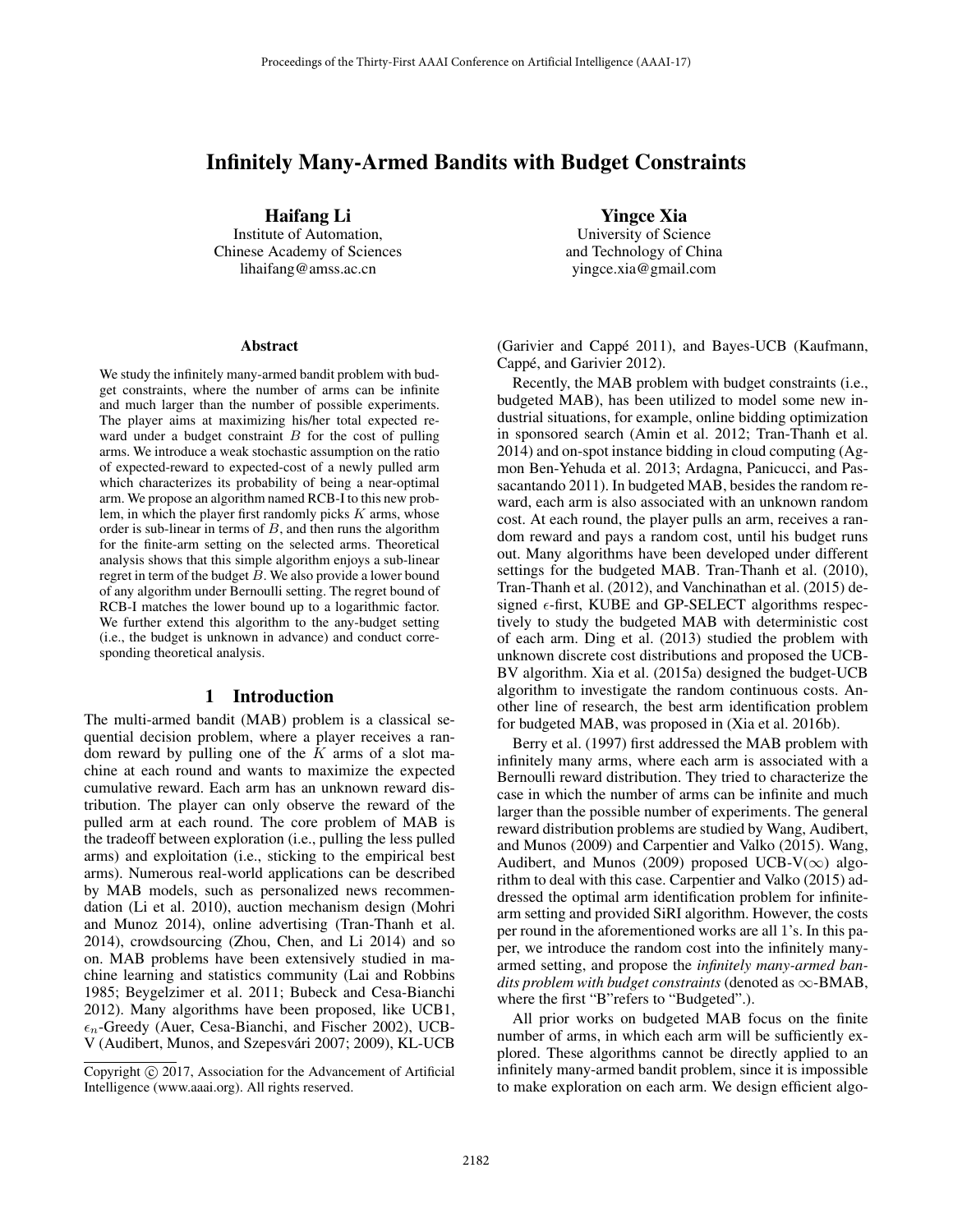rithms to this new problem and perform formal theoretical analysis. Our contributions can be summarized in the following two aspects:

*Algorithm:* We propose a *Ratio Confidence Bound for* ∞*- BMAB* (briefly denoted as RCB-I) algorithm in this work. The algorithm consists of two steps: first, we randomly pick  $K$  arms, where the choice of  $K$  should balance the tradeoff between exploring enough arms (in order to include the arm whose expected reward to expected-cost ratio<sup>1</sup> is close enough to the supremum ratio of all candidates), and avoiding selecting too many arms (in case that we waste much budget on exploring them). Then we adopt a UCB-style algorithm to tackle the finite arms problem (See Section 3). The choice of  $K$  usually depends on budget  $B$ . On the other hand, we will often come across the case that  $B$  is unknown in advance. Therefore, we propose an any-budget algorithm with a variant of the RCB-I algorithm, named RCB-AIR to deal with this case, in which we will check whether we should explore a new arm at the beginning of each round (See Section 5).

*Theoretical analysis:* We make extensive theoretical analysis on  $\infty$ -BMAB. We prove that both RCB-I and RCB-AIR enjoy sub-linear regrets in terms of the budget. Compared with the prior works, there are two challenges for  $\infty$ -BMAB to be tackled: (i) we cannot make full exploration of all the arms since the number of arms is infinite; (ii) we cannot decompose the expected pulling number of each suboptimal arm as that of the finite-arm setting, otherwise we cannot get a finite regret bound. For the first challenge, we make investigation on finitely chosen arms, and bridge the regret between the finitely selected arms and all the infinite arms through the stochastic regularity assumption on the ratio distribution (see (1)). As to the second one, we decompose the expected pulling number of each suboptimal arm till round  $\tau_B$  as in Eqn. (10), which includes a product term. It is the product form that enables us utilizing Eqn. (1) and obtaining a finite regret bound. Then we provide a lower bound for any algorithm for Bernoulli bandits (whose rewards and costs are either 0 or 1) with infinitely many arms. We show that our proposed RCB-I can match the lower bound up to a logarithmic factor.

## 2 Problem Formulation

We consider a stochastic infinitely many-armed bandit problem with budget constraints. At each round  $t \in \mathbb{N}_+$ , the player pulls an arm  $i \in \mathbb{N}_+$ , receives a random reward  $r_i(t)$  and pays a random cost  $c_i(t)$ , until he/she runs out of the budget  $B$ .  $B$  is a positive real number, which might be known/not known in advance. Both the reward  $r_i(t)$  and cost  $c_i(t)$  are supported in [0, 1]. We follow the setting in (Xia et al. 2015a) and make the assumptions about independence of rewards and costs: (i) the rewards (costs) of the same arm at different rounds are independent and identically distributed; (ii) the rewards and costs of an arm are independent of the other arms. Note that we do not assume that the rewards of

an arm are independent of its costs. For any  $i \in \mathbb{N}_+$ , denote the expected reward and expected cost of arm i as  $u_i^r$ and  $u_i^c$  respectively. Without loss of generality, we assume  $u_i^r \in (0,1)$  and  $u_i^c \in [\lambda, 1)$ , where  $\lambda$  belongs to  $(0,1)$ . This assumption is very reasonable and natural, since in practice assumption is very reasonable and natural, since in practice whatever non-trivial action a player takes, he/she needs to afford a certain non-zero cost. Denote the ratio of expected reward to expected cost of arm i as  $\rho_i$ , i.e.,  $\rho_i = \frac{u_i^r}{u_i^c}$ .

Since there is infinite number of arms in our setting, it is impossible to pull each arm once. Similar to (Berry et al. 1997; Wang, Audibert, and Munos 2009; Carpentier and Valko 2015), we make the following stochastic regularity assumption on the ratio of expected reward to expected cost: given  $\rho^*$ , which is the supremum (or, maximum) expectedreward to expected-cost ratio, the probability that a newly pulled arm is  $\epsilon$ -*optimal* is of order  $\epsilon^{\beta}$  for small  $\epsilon$ ( $>$  0), where  $\beta$ ( $>$  0) is a parameter known in advance. Mathematically.  $\beta(\geq 0)$  is a parameter known in advance. Mathematically,

$$
\mathbb{P}\{\rho > \rho^* - \epsilon\} = \Theta(\epsilon^{\beta}), \text{ for } \epsilon \to 0,
$$
 (1)

where  $\rho$  is the ratio of the expected reward to the expected cost of the newly pulled arm, and  $\Theta(\epsilon^{\beta})$  means that there exist two positive constants  $c_1$  and  $c_2$  such that for any  $\epsilon \in$ exist two positive constants  $c_1$  and  $c_2$  such that for any  $\epsilon \in$  $[0, \rho^*],$ 

$$
c_1 \epsilon^{\beta} \le \mathbb{P}\{\rho > \rho^* - \epsilon\} \le \mathbb{P}\{\rho \ge \rho^* - \epsilon\} \le c_2 \epsilon^{\beta}.
$$
 (2)

One can verify that the uniform distribution on  $(0, \rho^*)$  satisfies the Eqn. (1) with  $\beta = 1$ , any  $c_1 \in (0, 1/\rho^*]$  and any  $c_2 \in [1/\rho^*, \infty)$ .

Our goal is to design algorithms for  $\infty$ -BMAB in order to maximize its expected cumulative rewards, or equivalently to minimize the pseudo-regret, before the budget runs out. We define the pseudo-regret of any algorithm as follows:

$$
\mathcal{R}^{\mathrm{alg}} = R^* - \mathbb{E}[\sum_{t=1}^{\infty} r_{I_t}(t) \mathbf{1}\{B_t \ge 0\}],\tag{3}
$$

where  $R^*$  is the supremum of expected reward of all the possible pulling algorithms<sup>2</sup>,  $I_t$  denote the arm chosen at round t,  $\mathbf{1}\{\cdot\}$  is the indicator function,  $B_t$  is the remaining budget at round t, i.e.,  $B_t = B - \sum_{s=1}^t c_{I_s}(s)$ ,  $\mathcal{R}^{\text{alg}}$  is the regret of algorithm "algoritan the expectation  $\mathbb{R}$  is taken the regret of algorithm "alg", and the expectation  $E$  is taken w.r.t. the randomness of the rewards, costs and the pulling algorithm<sup>3</sup>. Note that in our setting, there are not such hard constraints that the pulling procedures cannot exceed specific rounds, which make our work differ from (György et al. 2007; Badanidiyuru, Kleinberg, and Slivkins 2013; Badanidiyuru, Langford, and Slivkins 2014; Wu et al. 2015).

## 3 Algorithms

As pointed in (Xia et al. 2016a), even when the number of arms is finite, and the reward and cost of each arm are deterministic, the budgeted MAB problem is an *unbounded knapsack problem* (Martello and Toth 1990), which is NP-hard (Lueker 1975). Consequently, it is much more challenging

<sup>&</sup>lt;sup>1</sup> According to the previous literature and the analysis of our work, the ratio of expected-reward to expected-cost of each arm is an important factor.

<sup>&</sup>lt;sup>2</sup> According to the analysis in Appendix B, we have that  $R^*$  is smaller than  $(B + 1)\rho^*$ , which shows that  $R^*$  exists. Due to space limitations, all the appendices are left in the online full version of this work (Li and Xia 2016).

<sup>&</sup>lt;sup>3</sup>All the notations are summarized at the end of this paper.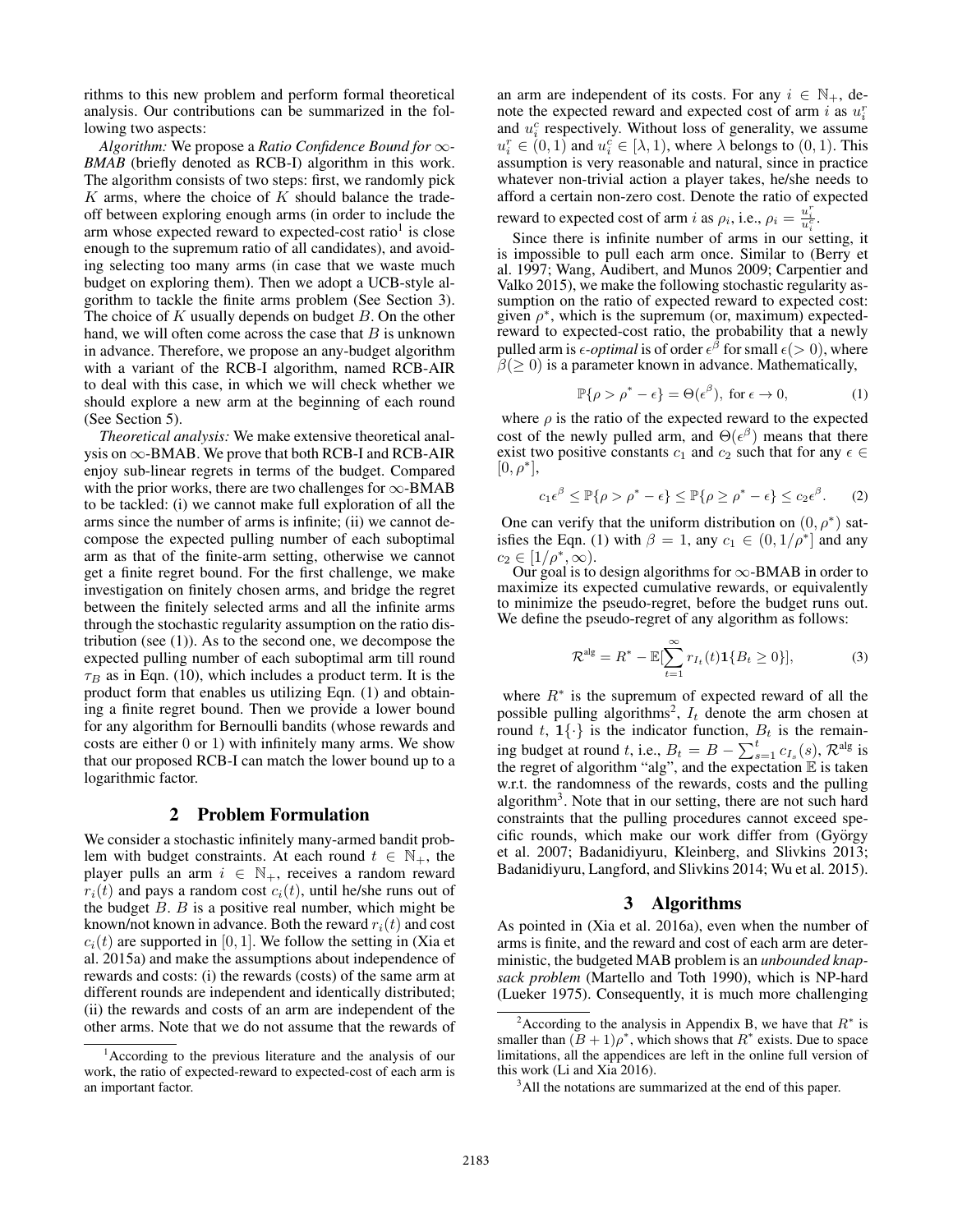to obtain the optimal algorithms for the infinitely many arms setting.

According to (Xia et al. 2016a), we have that for budgeted MAB with finite arms: (a) When the reward and cost distributions of each arm are known, always pulling the arm with the maximum ratio (denote the ratio as  $\tilde{\rho}$ ) of expected reward to expected cost can bring almost the same expected reward as the optimal policy (the policy which can bring the maximum expected reward given the reward and cost distributions of all the arms), the gap of which is at most  $2\tilde{\rho}$ . (b) When the reward and cost distributions of each arm are not known, at each round, we should try to pull the arm with the maximum ratio of empirical reward to empirical cost, while maintaining enough exploration on the less pulled arms.

Given the assumption in Eqn. (1), we know that if we randomly pick  $K$  arms where  $K$  is large enough, the maximum expected-reward to expected-cost ratio of the selected arms is close enough to that of the infinitely many arms. Then, we could run the algorithms for finite-arm budgeted MAB on the randomly picked arms. When choosing  $K$ , we should consider the tradeoff between exploring more arms in order to search a candidate arm with the expected-reward to expected-cost ratio close enough to the best one and exploiting the empirical best arm in order not to waste much budget on exploration.

Algorithm for Finite-arm Case For ease the reference, let  $T_i(t-1), \overline{r}_{i,t}, \overline{c}_{i,t}$  and  $\mathcal{E}_{i,t}$  denote the number of pulling rounds, the empirical average reward, the empirical average cost and a confidence term of arm i before (excluding) round t respectively. Mathematically,

$$
T_i(t-1) = \sum_{s=1}^{t-1} \mathbf{1}\{I_s = i\}, \ \mathcal{E}_{i,t} = \sqrt{\frac{\mathcal{E}_{t-1}}{2T_i(t-1)}},
$$

$$
\overline{r}_{i,t} = \frac{\sum_{s=1}^{t-1} r_i(s)\mathbf{1}\{I_s = i\}}{T_i(t-1)}, \ \overline{c}_{i,t} = \frac{\sum_{s=1}^{t-1} c_i(s)\mathbf{1}\{I_s = i\}}{T_i(t-1)},
$$

where  $\{\mathcal{E}_t\}_{t\geq 0}$  is a nondecreasing sequence of nonnegative<br>pumbers  $W_e$  call  $\mathcal{E}_e$  as exploration sequence numbers. We call  $\mathcal{E}_t$  as exploration sequence.

We adapt a ratio confidence bound style algorithm introduced in (Xia et al. 2016a) as a subroutine of our algorithm, which can deal with the finite-arm budgeted MAB. For ease of reference, denote the subroutine as RCB. At each round, one should pull the arm with the maximum index defined as follows:

$$
D_{i,T_i(t-1),t} = \frac{\min\{\bar{r}_{i,t} + \mathcal{E}_{i,t}, 1\}}{\max\{\bar{c}_{i,t} - \mathcal{E}_{i,t}, 0\}}.
$$
 (4)

Note that arms with larger ratio of empirical average reward to empirical average cost, or fewer pulling rounds, would have larger indices. RCB is formally described $4$  in Algorithm 1.

Algorithm for Infinite-arm Case Given the algorithm for finite-arm case, we only need to design the number of randomly picked arms. After careful derivations, we find that if we randomly select  $K$  arms, where

$$
K = \begin{cases} \Theta(B^{\beta/2}) & \text{if } \beta < 1, \\ \Theta(B^{\frac{\beta}{1+\beta}}) & \text{if } \beta \ge 1. \end{cases}
$$
 (5)

<sup>4</sup>In step 4 of Algorithm 1, if there is more than one arm with maximum index  $D_{i,T_i(t-1),t}$ , randomly pick one.

#### Algorithm 1: RCB subroutine

- <sup>1</sup> *Input*: The randomly picked K arms;
- 2 Pull each arm once at the first  $K$  rounds and set  $t \leftarrow K + 1$ ;
- <sup>3</sup> while *the budget has not run out* do
- 4 | Pull arm  $I_t$  with the largest index of Eqn. (4), i.e.,  $I_t = \arg \max_{i \in [K]} D_{i,T_i(t-1),t};$
- 5 Update  $T_{I_t}(t)$ ,  $\bar{r}_{I_t,t}$ ,  $\bar{c}_{I_t,t}$  and the left budget; set  $t \leftarrow t + 1.$

we could achieve sub-linear regret w.r.t. the budget. Our proposed algorithm for budgeted MAB with infinite arms, *Ratio Confidence Bound for Infinitely many-armed bandits with budget constraints* (briefly denoted as RCB-I), is shown in Algorithm 2.

Algorithm 2: RCB-I Algorithm

- 1 *Input*: The ratio distribution regularity parameter  $\beta$ , the budget  $B$ ;
- 2 Randomly choose  $K$  arms, which is defined in Eqn. (5);
- $3$  Run RCB subroutine on the selected  $K$  arms.

## 4 Theoretical Analysis

In this section, we conduct theoretical analysis for our proposed algorithm. We first give an upper bound of the regret of RCB-I. Then, we derive a lower bound for any algorithm under budgeted Bernoulli setting (whose rewards and costs are either 0 or 1). At last, make some discussions on upper bound and lower bound of the regret.

For ease of reference, we introduce the following two notations, which would be used quite frequently.

(i)  $\Delta_k := \rho^* - \rho_k$ , which describes the difference of the expected-reward to expected-cost ratio between the possible optimal one and that of a suboptimal arm  $k$ .

(ii)  $\tau_B := \lfloor \frac{2B}{\lambda} \rfloor$ , which can be seen as the *pseudo stop-*<br>*19 time* of the budgeted MAB problem, since when B is *ping time* of the budgeted MAB problem, since when B is large enough, the probability that the pulling rounds can exceed  $\tau_B$ , bounded by  $\mathcal{X}(B)$ , is very small, where  $\mathcal{X}(B)$  denotes the order  $O(B \exp(-\frac{B\lambda}{2}))$ .

# 4.1 Upper Bound of  $\mathcal{R}^{\text{RCB-I}}$

In this subsection, we derive an upper bound of the regret for the RCB-I algorithm, as shown in Theorem 1.

Theorem 1. For the  $\infty$ *-BMAB satisfying Eqn.* (1)*, when the exploration sequence*  $\mathcal{E}_t$  *satisfies:*  $2 \log(4(\log_2 t + 1)) \le$  $\mathcal{E}_t \leq \log t$ , the upper bound of the regret of RCB-I is shown *as below.*

$$
\mathcal{R}^{RCB-I} \leq \begin{cases} CB^{1/2} \log B & \text{if } \beta < 1, \\ CB^{1/2} (\log B)^2 & \text{if } \beta = 1, \\ CB^{\frac{\beta}{1+\beta}} \log B & \text{if } \beta > 1, \end{cases} \tag{6}
$$

*where C is a constant depending only on*  $c_1$ ,  $c_2$ ,  $\beta$ ,  $\lambda$ .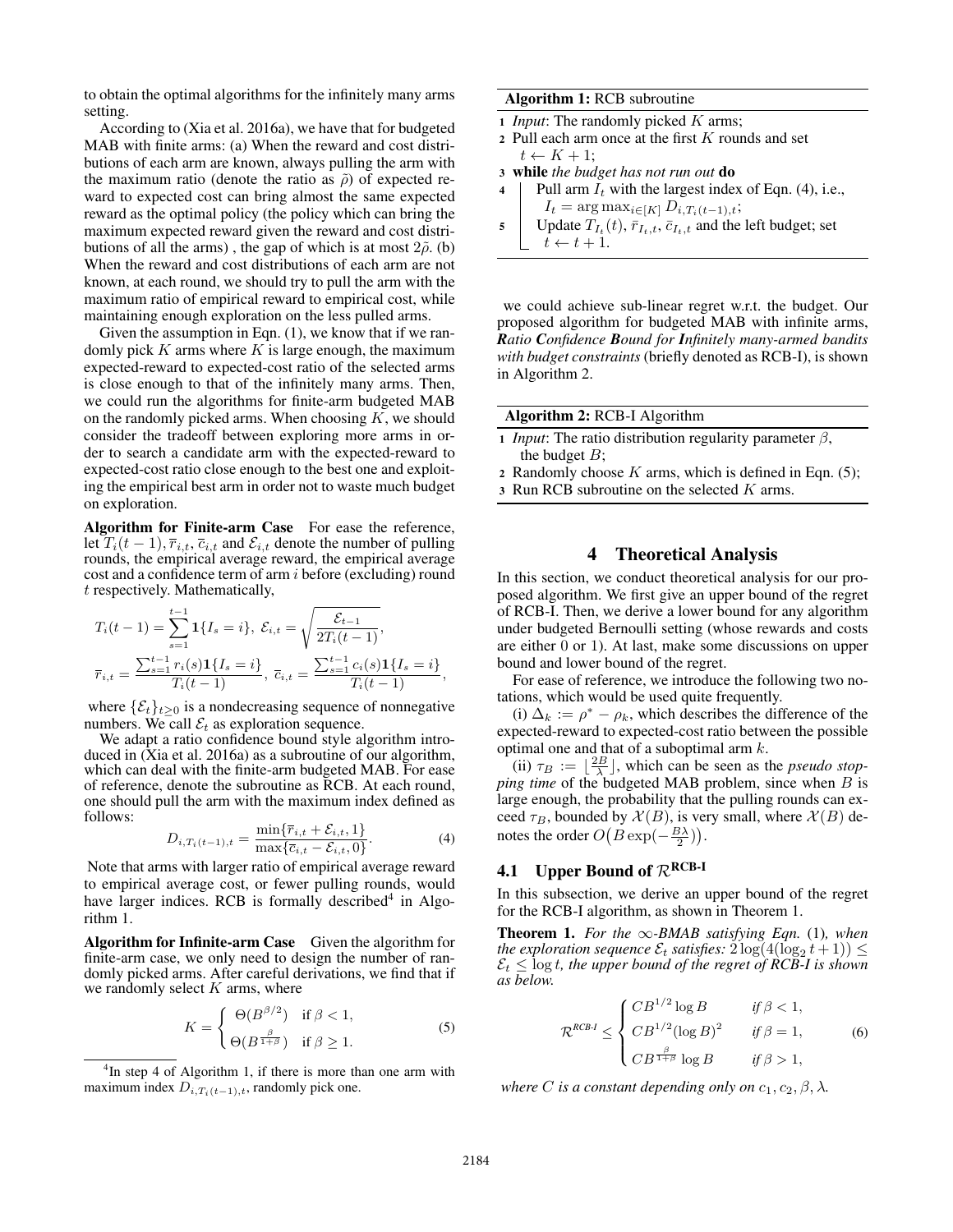Our proof consists of three main steps: First we analyze the regret on the randomly chosen  $K$  arms. Then we make a bridge of the regret between the randomly chosen  $K$  arms and infinitely many arms through the stochastic regularity assumption on the ratio distribution (see  $(1)$ ). Finally, we summarize all the derivations and eventually get Theorem 1.

To increase readability, we leave some detailed derivations in the Appendix C and provide the proof sketch only. (S1): *Regret analysis on the selected* K *arms.*

Define the regret of RCB on the given  $K$  arms<sup>5</sup>, compared to the optimal policy obtained from the infinity many arms, as follows:

$$
\mathcal{R}_K^{\text{RCB-I}} = \mathcal{R}^* - \mathbb{E}\big[\sum_{t=1}^{\infty} \sum_{k=1}^{K} r_k(t)\mathbf{1}\{I_t = k, B_t \ge 0\} \big| \mathcal{S}_K\big], \tag{7}
$$

where  $S_K$  represents the event "randomly select K arms", and  $R^*$  is defined in (3).

Conditioned on  $S_K$ , by similar derivations to the Eqn. (10) in (Xia et al. 2016a), we can obtain that  $6$ 

$$
\mathcal{R}_K^{\text{RCB-I}} \leq \frac{2}{\lambda} + \sum_{k=1}^K \Delta_k \mathbb{E}[T_k(\tau_B)] + O\big(B\exp(-\frac{1}{2}B\lambda)\big), \quad (8)
$$

where  $T_k(\tau_B)$  denotes the pulling number of arm k from round 1 to round  $\tau_B$ . The order  $O(\cdot)$  in (8) comes from the randomness of the stopping time. The reasons why we bridge  $\mathcal{R}_K^{\text{RCB-I}}$  and  $T_k(\tau_B)$  are: (i) The randomness of the stopping time is removed since we introduce the pseudomness stopping time is removed since we introduce the pseudo stopping time  $\tau_B$ , due to which which we can use concentration inequalities safely; (ii) We can adapt the techniques about bounding the pulling rounds of suboptimal arms from finite-armed MAB's.

Next we only need to focus on upper bounding  $\mathbb{E}[T_k(\tau_B)]$ .<br>(S1-1): *Decompose*  $\mathbb{E}[T_k(\tau_B)]$ .

Given  $S_K$ , for any positive integer  $L_k$ ,  $\mathbb{E}[T_k(\tau_B)]$  can be decomposed into three components: a constant invariant to t and the two probability terms. Specifically, we get that

$$
\mathbb{E}[T_k(\tau_B)] \leq L_k + \sum_{t=1}^{\tau_B} \sum_{s=L_k}^{t-1} \mathbb{P}\{E_{k,s,t}\}\tag{9}
$$

$$
+\sum_{t=1}^{\tau_B} \prod_{k' \neq k} \mathbb{P}\{\exists s' \in [1, t-1], E'_{k',s',t}\},\qquad(10)
$$

where  $L_k = \left[\frac{2\log \tau_B}{\eta(\lambda)^2 \Delta_k^2}\right], \eta(\lambda) = \frac{\lambda^2}{3+2\lambda}, \varphi_k = \rho_k + \frac{1}{2}\Delta_k,$ and  $E_{k,s,t}, E'_{k',s',t}$  denote these two events  $\mathbf{1}\{D_{k,s,t} > \varphi_k\}$ and  $\mathbf{1} \{D_{k',s',t} \leq \varphi_k\}$  respectively.

In the following two sub-steps, we get down to bounding the two probability terms in (9) and (10).

**Remark:** The  $\prod_{k' \neq k} \mathbb{P}\{\cdot\}$  in term (10) does not exist in the analysis of finite-armed budgeted bandits. If we directly use the proof technique for the finite-armed settings, term  $(10)$  would become linear w.r.t.  $K$ , and consequently, make the regret bound not a finite number.

#### (S1-2): *Bound term* (9)*.*

It is easy to verify the following inequality holds for any  $k \geq 1$ :

$$
\varphi_k = \rho_k + \frac{1}{2}\Delta_k \ge \frac{u_k^r + \frac{\lambda^2}{3+2\lambda}\Delta_k}{u_k^c - \frac{\lambda^2}{3+2\lambda}\Delta_k}.\tag{11}
$$

For any  $k \in [K], s \in [L_k, t-1]$  and  $t \in [1, \tau_B]$ , we define the following two events:

(i) 
$$
E_{k,s,t}^r : \overline{r}_{k,t} - u_k^r > \eta(\lambda)\Delta_k - \sqrt{\frac{\mathcal{E}_{t-1}}{2s}};
$$
  
\n(ii)  $E_{k,s,t}^c : \overline{c}_{k,t} - u_k^c < -\eta(\lambda)\Delta_k + \sqrt{\frac{\mathcal{E}_{t-1}}{2s}}.$ 

If  $E_{k,s,t}$  holds, at least one of the two events  $E_{k,s,t}^r$  and  $E_{k,s,t}^c$  would hold. As a result, we have

$$
\mathbb{P}\{E_{k,s,t}\} \le \mathbb{P}\{E_{k,s,t}^r\} + \mathbb{P}\{E_{k,s,t}^c\}.
$$
 (12)

By leveraging Hoeffding's inequality on the two terms in the right-hand side of (12), we obtain that

$$
\mathbb{P}\{E_{k,s,t}^r\} \le \exp(-\frac{s\eta(\lambda)^2 \Delta_k^2}{2});
$$
  

$$
\mathbb{P}\{E_{k,s,t}^c\} \le \exp(-\frac{s\eta(\lambda)^2 \Delta_k^2}{2}).
$$
 (13)

Consequently, by conducting some derivations, we have

$$
\sum_{t=1}^{\tau_B} \sum_{s=L_k}^{t-1} \mathbb{P}\{E_{k,s,t}\} \le \frac{5}{\eta(\lambda)^2 \Delta_k^2}.
$$
 (14)

(S1-3): *Bound term (10).*

For ease of the reference, we define another three events as follows, for any  $k' \neq k \in [K], s \in [1, t-1]$  and  $t \in$  $[1, \tau_B]$ :

(iii) 
$$
E_{k',s',t} : D_{k',s',t} \le \rho_{k'}
$$
;  
\n(iv)  $\tilde{E}_{k',s',t}^r : \overline{r}_{k',t} - u_{k'}^r \le -\sqrt{\frac{\varepsilon_{t-1}}{2s}}$ ;  
\n(v)  $\tilde{E}_{k',s',t}^c : \overline{c}_{k',t} - u_{k'}^c \ge \sqrt{\frac{\varepsilon_{t-1}}{2s}}$ .

It is easy to obtain that

$$
\prod_{k' \neq k} \mathbb{P}\{\exists s' \in [1, t-1], E'_{k',s',t}\}
$$
\n
$$
\leq \prod_{k': \rho_{k'} > \rho^* - \frac{1}{2} \Delta_k} \mathbb{P}\{\exists s' \in [1, t-1], \tilde{E}_{k',s',t}\},
$$
\n(15)

If  $\tilde{E}_{k',s',t}$  holds, at least one event of  $\tilde{E}_{k',s',t}^r$  and  $\tilde{E}_{k',s',t}^c$ holds. Thus, we have

$$
\mathbb{P}\{\exists s' \in [1, t-1], \tilde{E}_{k',s',t}\} \le \mathbb{P}\{\exists s' \in [1, t-1], \tilde{E}_{k',s',t}^r\} + \mathbb{P}\{\exists s' \in [1, t-1], \tilde{E}_{k',s',t}^c\}.
$$
\n(16)

The two terms in the right-hand side of (16) could be upper bounded as below. By applying the peeling argument with a geometric grid over the time interval  $[1, t-1]$  and hoeffding maximal inequality (Bubeck 2010), we have

$$
\mathbb{P}\{\exists s' \in [1, t-1], \tilde{E}_{k',s',t}^r\} \leq (\log_2(t-1)+1)\exp(-\frac{\mathcal{E}_{t-1}}{2}).
$$

 ${}^{5}$ For ease of reference, throughout step (S1), denote the indices of the selected K arms as  $1, 2, \cdots, K$ .

<sup>&</sup>lt;sup>6</sup>Throughout (S1), the expectation  $\mathbb{E}(\cdot)$  and the probability  $\mathbb{P}\{\cdot\}$ are  $\mathbb{E}(\cdot|\mathcal{S}_K)$  and probability  $\mathbb{P}\{\cdot|\mathcal{S}_K\}$ . We omit the  $\mathcal{S}_K$  for simplicity.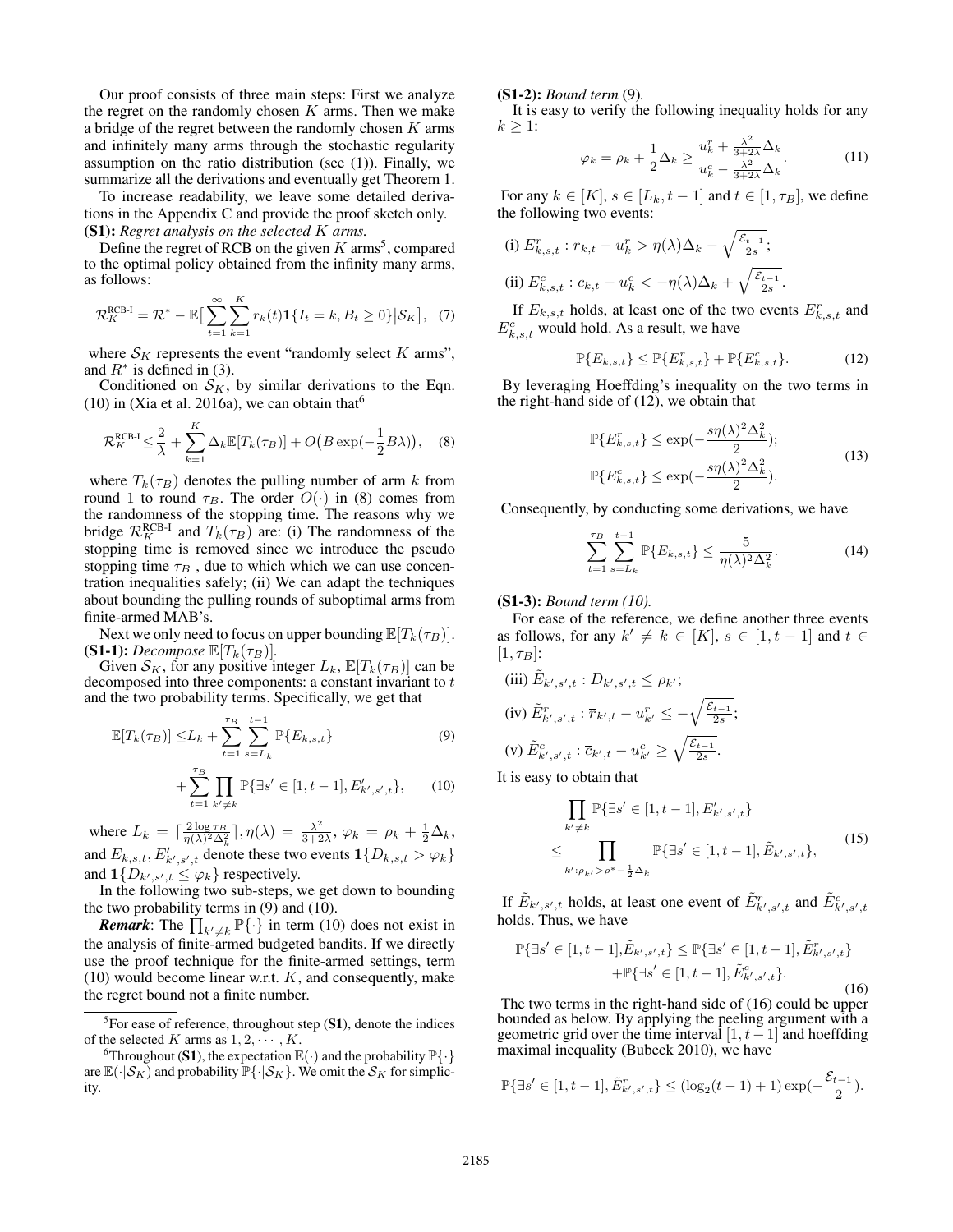Similarly, we have

 $\mathbb{P}\{\exists s' \in [1, t-1], \tilde{E}_{k',s',t}^c\} \le (\log_2(t-1)+1) \exp(-\frac{\mathcal{E}t-1}{2}).$ <br>Since  $\mathcal{E} > 2 \log(A(\log t+1))$ , the following inequality

Since  $\mathcal{E}_t \geq 2 \log(4(\log_2 t + 1))$ , the following inequality holds:

$$
\mathbb{P}\{\exists s' \in [1, t-1], \tilde{E}_{k', s', t}\} \le \frac{1}{2}.\tag{17}
$$

Therefore,

$$
\sum_{t=1}^{\tau_B} \prod_{k' \neq k} \mathbb{P} \{ \exists s' \in [1, t-1], E'_{k', s', t} \} \le \tau_B 2^{-N_{\Delta_k}}, \qquad (18)
$$

where  $N_{\Delta_k}$  is the cardinal of  $\{k' \in [K] : \rho_{k'} > \varphi_k\}$ .<br>In conclusion, by combining inequalities (9), and (14) in  $(S1-2)$  and  $(18)$  in  $(S1-3)$ , we get that

$$
\mathbb{E}[T_k(\tau_B)] \le \lceil \frac{2 \log \tau_B}{\eta(\lambda)^2 \Delta_k^2} \rceil + \frac{5}{\eta(\lambda)^2 \Delta_k^2} + \tau_B 2^{-N_{\Delta_k}}. \tag{19}
$$

**(S2):** *Bridge*  $\mathcal{R}_K^{RCB-I}$  *and*  $\mathcal{R}^{RCB-I}$ *.* 

The first step  $(S1)$  makes progress based on the condition that the randomly chosen  $K$  arms are given. In this step, we try to utilize the stochastic regularity assumption on the expected-reward to expected-cost ratio distribution (See (1) in Section 2) in order to bridge  $\mathcal{R}_K^{\text{RCB-I}}$  and  $\mathcal{R}^{\text{RCB-I}}$ .

Section 2) in order to bridge  $\mathcal{R}_K^{\text{RCB-I}}$  and  $\mathcal{R}^{\text{RGB-I}}$ .<br>According to Eqn. (1), the quantities  $\Delta_1, ..., \Delta_K$  are i.i.d.<br>adom variables satisfying  $0 \leq \Delta_k \leq o^*$  and  $\mathbb{P}\{\Delta_k \leq$ random variables satisfying  $0 \leq \Delta_k \leq \rho^*$  and  $\mathbb{P}\{\Delta_k \leq \epsilon\} - \Theta(\epsilon^{\beta})$ . Combine (8) and (19) and take expectations  $\epsilon$ } =  $\Theta(\epsilon^{\beta})$ . Combine (8) and (19), and take expectations w.r.t. all sources of randomness. Therefore, we have w.r.t. all sources of randomness. Therefore, we have

$$
\mathcal{R}^{\text{RCB-I}} = \mathbb{E}[\mathcal{R}_K^{\text{RCB-I}}] \le \frac{2}{\lambda} + K \mathbb{E}\left[\left(\frac{10}{\eta(\lambda)^2 \Delta_1} \log \tau_B\right) \wedge (\tau_B \Delta_1)\right] + \tau_B K \mathbb{E}\left[\Delta_1 \cdot 2^{-N_{\Delta_1}}\right] + O\left(B \exp\left(-\frac{1}{2}B\lambda\right)\right),\tag{20}
$$

where  $a \wedge b := \min\{a, b\}.$ 

Then we only need to bound the two expectation terms in the right-hand side of (20) in the next two sub-steps. (S2-1): *Bound the first expectation term in (20).*

Since  $\mathbb{P}\{\Delta_1 \leq \epsilon\} = \Theta(\epsilon^{\beta})$  and according to the expectantial definition, we can obtain that tion definition, we can obtain that

$$
\mathbb{E}[(\frac{10\log\tau_B}{\eta(\lambda)^2\Delta_1})\wedge(\tau_B\Delta_1)] \leq \begin{cases} O\big(\tau_B^{-\frac{1-\beta}{2}}\log\tau_B\big) & \text{if } \beta < 1, \\ O\big((\log\tau_B)^2\big) & \text{if } \beta = 1, \\ O\big(\log\tau_B\big) & \text{if } \beta > 1. \end{cases}
$$

#### (S2-2): *Bound the second expectation term in (20).*

Conditioning on  $\Delta_1$ ,  $N_{\Delta_1}$  follows a binomial distribution with parameters  $K - 1$  and  $\mathbb{P}\{\rho_1 > \rho^* - \frac{\Delta_1}{2} | \Delta_1\}$ . Then according to the total expectation formula and the expectation definition, we can obtain that

$$
\mathbb{E}[\Delta_1 2^{-N_{\Delta_1}}] \le O\big(K^{-1-1/\beta} \log(K)\big). \tag{21}
$$

(S3): *Bound the regret of the RCB-I algorithm* <sup>R</sup>*RCB-I*. Combine the above steps, we get that

$$
\mathcal{R}^{\text{RCB-I}} \leq \begin{cases} C\left[KB^{\frac{1-\beta}{2}}\log B + BK^{-1/\beta}\log K\right] & \text{if } \beta < 1, \\ & C\left[K(\log B)^2 + BK^{-1/\beta}\log K\right] & \text{if } \beta = 1, \\ & C\left[K\log B + BK^{-1/\beta}\log K\right] & \text{if } \beta > 1, \end{cases}
$$

where C is a constant depending only on  $c_1$ ,  $c_2$ ,  $\beta$  (See Eqn.<br>(2)) and ). Substitute K by Eqn. (5), and then we can get the (2)) and  $\lambda$ . Substitute K by Eqn. (5), and then we can get the desired result.

#### 4.2 Lower Bound of Any Algorithm

In this subsection, we derive a lower bound for the regret of any algorithm for Bernoulli  $\infty$ -BMAB. A Bernoulli  $\infty$ -BMAB is a special bandit, where the rewards and costs of each arm follow two Bernoulli distributions with unknown parameters. The lower bound of regret of any algorithm for Bernoulli  $\infty$ -BMAB is shown as follows:

Theorem 2. *For any Bernoulli* ∞*-BMAB, if the parameters of any newly pulled arm satisfy Eqn.* (1)*, for any*  $\beta > 0$ *, any* algorithm suffers a regret larger than  $cB^{\frac{\beta}{1+\beta}}$  for some small *enough constant* <sup>c</sup> *depending on* <sup>c</sup>2, β *and* <sup>λ</sup>*.*

Due to space restrictions, here we just only show the proof sketch of Theorem 2, and leave the completed proof into the Appendix D.

(S1): *Lower bound analysis on*  $S_K$ .

Given K randomly selected arms (denoted as  $\mathcal{S}_K$ ), under the Bernoulli setting, according to (Xia et al. 2015b), we have

$$
\mathcal{R}_K^{\text{RCB-I}} = \sum_{k=1}^K u_k^c \Delta_k \mathbb{E}[T_k(B)] \ge \lambda \sum_{k=1}^K \Delta_k \mathbb{E}[T_k(B)], \quad (22)
$$

where  $T_k(B)$  denotes the pulling number of arm k until the budget  $B$  runs out.

Since the cost of each arm is no larger than 1, the algorithm runs at least B rounds, i.e.,  $\sum_{k=1}^{K} \mathbb{E}[T_k(B)] \ge B$ .<br>Now let  $0 < \delta < \delta' < \delta^*$ . Similar to the derivation

Now let  $0 < \delta < \delta' < \rho^*$ . Similar to the derivations of Theorem 3 in (Wang, Audibert, and Munos 2009), we have

$$
\mathcal{R}_K^{\text{RCB-I}} \ge \lambda B \delta \mathbf{1} \{ \hat{\rho} \le \rho^* - \delta \} + \lambda \kappa \delta' \mathbf{1} \{ \hat{\rho} > \rho^* - \delta; \overline{K} \ge \kappa \}.
$$
\n(23)

where  $\kappa > 0$  is a parameter to be determined,  $\overline{K}$  denotes the cardinality of  $\{k \in \{I_1, ..., I_{K^*-1} : \rho_k \leq \rho^* - \delta'\},$ <br> $K^* := \min_{k} \{l \in \mathbb{N}^+, \alpha_k > \rho^* - \delta\}$ ,  $\tilde{l}_k$  is the *l* th arm drawn  $K^* := \min\{l \in \mathbb{N}^+, \rho_{\tilde{l}_l} > \rho^* - \delta\}, \tilde{l}_l$  is the *l*-th arm drawn,<br>  $\hat{\rho}$  denotes the expected reward to expected cost ratio of the  $\hat{\rho}$  denotes the expected reward to expected cost ratio of the best arm in  $\{\tilde{I}_1, ..., \tilde{I}_K\}$ .

**(S2):** Bridge 
$$
\mathcal{R}_K^{RCB-I}
$$
 and  $\mathcal{R}^{RCB-I}$ .

First, let we take  $\kappa = \frac{B\delta}{\delta'}$  and take expectations on both les of (23). Therefore, we have sides of (23). Therefore, we have

$$
\mathcal{R}^{\text{RCB-I}} = \mathbb{E}[\mathcal{R}_K^{\text{RCB-I}}] \ge \lambda B \delta \mathbb{P} \{ \overline{K} \ge \kappa \}.
$$
 (24)

Next, we need to obtain the distribution of  $\overline{K}$ . Since  $K^*$  follows a geometric distribution with parameter  $\mathbb{P}\{\rho > \rho^* - \delta\},\$ and given  $K^*, \overline{K}$  follows a binomial distribution with parameters  $K^* - 1$  and  $\mathbb{P}\{\rho \leq \rho^* - \delta'\}$ , by technical deriva-<br>tions, we can obtain that the random variable  $\overline{K}$  follows a tions, we can obtain that the random variable  $\overline{K}$  follows a distribution as follows.

$$
\mathbb{P}\{\overline{K}=\iota\}=\frac{\left[\mathbb{P}\{\rho\leq\rho^*-\delta'\}\right]^{\iota}}{\left[\mathbb{P}\{\rho\notin(\rho^*-\delta',\rho^*-\delta]\}\right]^{\iota+1}}.\tag{25}
$$

Therefore, we have

$$
\mathcal{R}^{\text{RCBI}} \ge \lambda B \delta \frac{\mathbb{P}\{\rho \le \rho^* - \delta'\}^{\kappa}}{\mathbb{P}\{\rho \notin (\rho^* - \delta', \rho^* - \delta]\}^{\kappa} \mathbb{P}\{\rho > \rho^* - \delta\}}.
$$
 (26)

Taking  $\delta = \delta' B^{-\frac{1}{1+\beta}}$ , where  $\delta'$  could be any constant in  $(0, \rho^*)$ , we have  $\kappa = B^{\frac{\beta}{1+\beta}}$ , and we obtain the desired result.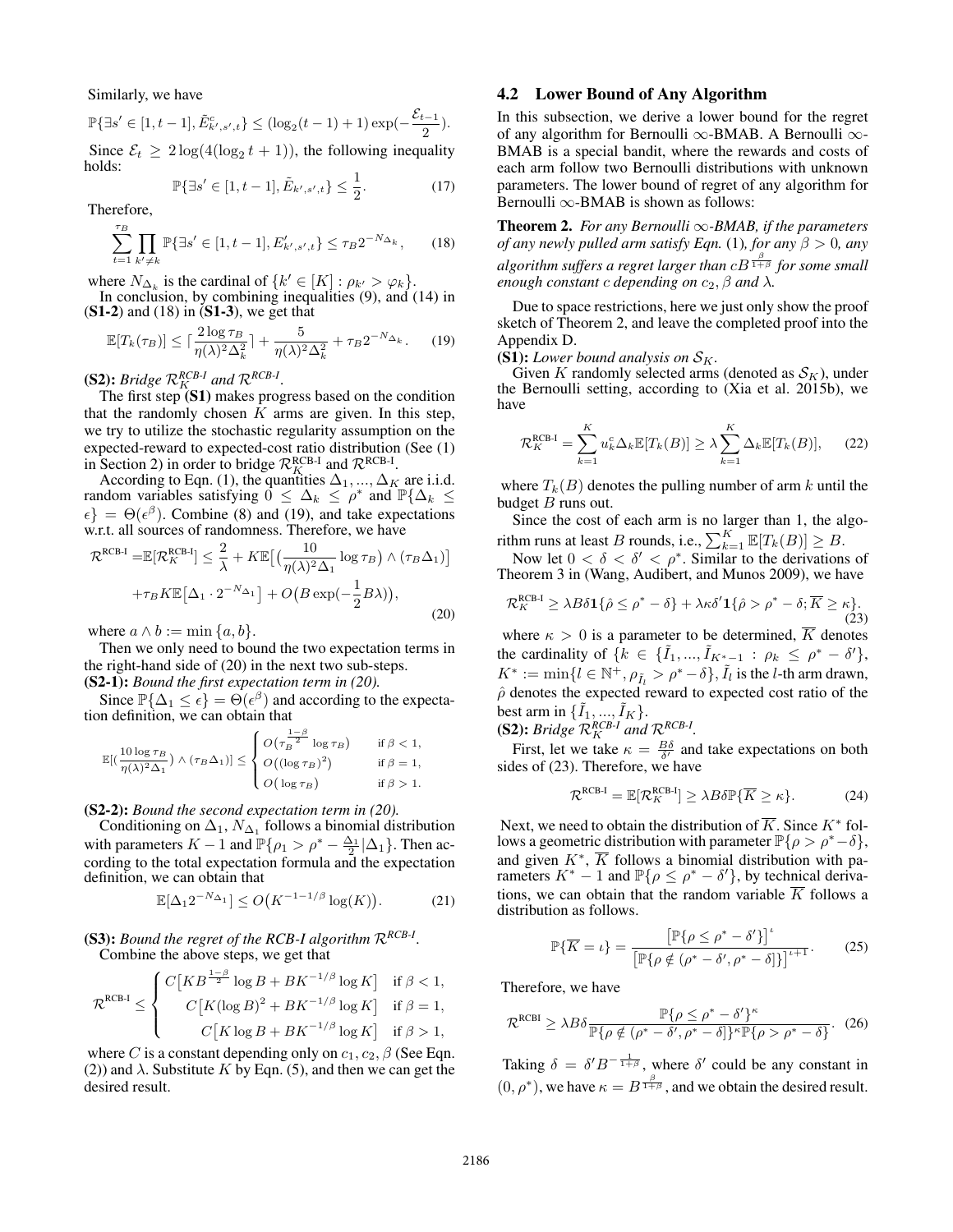## 4.3 Discussions

In this subsection, we make some discussions on Theorem 1 and Theorem 2.

- (1) Theorem 1 shows that RCB-I achieves a sub-linear regret bound with respect to the budget  $B$ , and we have  $\lim_{B\to\infty}(\mathcal{R}^{\text{RCB-I}}/B)=0.$
- (2) Comparing Theorem 1 with Theorem 2, we obtain that the upper bound of the regret of RCB-I matches the lower bound up to a logarithmic factor<sup>7</sup> log B.
- (3) Compared with the budgeted MAB with finite arms, the regret bound of proposed algorithm, as well as the lower bound for any algorithm under Bernoulli reward/cost distributions setting, cannot achieve  $O(\ln B)$ . This is because we have to explore enough arms so as to obtain an arm with the expected-reward to expected-cost ratio close enough to the  $\rho^*$  with high probability.

#### 5 Extension to Any Budgets

In practice, we often come across the case that  $B$  is not known in advance, or changed through time. Inspired by (Wang, Audibert, and Munos 2009), in this section, we present an any-budget algorithm with a variant of the RCB-I algorithm, named RCB-AIR (short for Arm Increasing Rule) to deal with the case. The main idea is that, at the beginning of each round, we will check whether we should explore a new arm (which is determined by the number of the explored arms and the round number), then run the procedure for the finite arm case.

Denote  $\mathcal{K}_t$  as the arms pulled up to round t. Define  $K_t =$  $|K_t|$ . We set  $K_t = \emptyset$  and  $K_0 = 0$ . The RCB-AIR algorithm is shown in Algorithm 3.

## Algorithm 3: RCB-AIR Algorithm

| 1 <i>Input</i> : The ratio distribution regularity parameter $\beta > 0$ ;                                                                       |  |  |
|--------------------------------------------------------------------------------------------------------------------------------------------------|--|--|
| 2 while the budget has not run out do                                                                                                            |  |  |
| 3 At round t, if $K_{t-1} < \begin{cases} t^{\beta/2} & \text{if } \beta < 1 \\ t^{\frac{\beta}{\beta+1}} & \text{if } \beta \geq 1 \end{cases}$ |  |  |
| randomly pick a new arm $a_t$ and set $\mathcal{K}_t \leftarrow \mathcal{K}_{t-1} \cup$                                                          |  |  |
| ${a_t}$ ; otherwise, set $\mathcal{K}_t \leftarrow \mathcal{K}_{t-1}$ ;                                                                          |  |  |
| Run Step 4 and 5 of Algorithm 1 on the selected $K_t$ .                                                                                          |  |  |

The regret bound of RCB-AIR algorithm is shown as follows:

**Theorem 3.** *For the*  $\infty$ *-BMAB satisfying Eqn.* (1)*, when the exploration sequence*  $\{\mathcal{E}_t\}$  *satisfies*  $2\log(4(\log_2 t + 1)) \le$  $\mathcal{E}_t \leq \log t$ , for any budget B, the upper bound of the regret *for RCB-AIR is shown as follows.*

$$
\mathcal{R}^{RCB-AIR} \leq \begin{cases} C(\log B)^2 B^{\frac{1}{2}} & \text{if } \beta > 1, \\ C(\log B)^2 B^{\frac{\beta}{1+\beta}} & \text{if } \beta \le 1, \end{cases} \tag{27}
$$

*where C is a constant depending only on*  $c_1$ ,  $c_2$ ,  $\beta$ ,  $\lambda$ .

Similar to the proof of Theorem 1, the proof of Theorem 3 also consists of three steps: First, analyze the regret on the randomly chosen  $\{K_t\}_{t=1}^{\tau_B}$  arms. Note to mention that the arms chosen until round  $\tau_D$  progressively enter in comthe arms chosen until round  $\tau_B$  progressively enter in competition, which is different from the RCB-I setting; second, relate  $\mathcal{R}_{K_{\tau_B}}^{\text{RCB-AIR}}$  to  $\mathcal{R}^{\text{RCB-AIR}}$  by leveraging the stochastic assumption on the expected-reward to expected-cost ratio distribution; third, combine the results of the above two steps. We leave the detailed proofs into Appendix E.

#### 6 Conclusion and Future Work

In this paper, we design an arm pulling algorithm, RCB-I, for the  $\infty$ -BMAB. We have proved that when the budget is known in advance, RCB-I achieves a sub-linear regret bound with respect to the budget, and matches (up to a logarithmic factor) the lower bound. We further make an extension to any budget setting, propose the RCB-AIR algorithm, and conduct corresponding theoretical analysis.

For the future work, there are many important and interesting directions: (1) the distribution-free regret bounds remain empty for our proposed algorithm, which need to be solved; (2) whether the lower bound for  $\beta < 1$  can be improvable is also an intriguing problem in need of discussion; (3) the case that the rewards and costs of different arms are correlated requires further investigation; (4) the best arm identification problem for  $\infty$ -BMAB is another important problem.

| Notation                                                              | Meaning                                  |
|-----------------------------------------------------------------------|------------------------------------------|
| $\overline{B}$                                                        | budget                                   |
| $B_t$                                                                 | budget at round t                        |
| $\frac{r_i(t),c_i(t)}{u_i^r,u_i^c}$                                   | reward (cost) of arm $i$ at round $t$    |
|                                                                       | expected reward (cost) of arm $i$        |
|                                                                       | uniformly lower bound of expected        |
|                                                                       | cost                                     |
| $\rho_i, \rho^*$                                                      | expected-reward to expected-cost         |
|                                                                       | ratio of arm $i$ and maximum ratio       |
|                                                                       | parameter of ratio distribution          |
| $\Delta_k$                                                            | difference between $\rho^*$ and $\rho_k$ |
| $T_i(t-1)$                                                            | arm i's pulling number before round      |
|                                                                       | t.                                       |
| $I_{t}$                                                               | the arm pulled at $t$ -th round          |
| $\overline{K,K_t}$                                                    | randomly chosen arms (at time $t$ )      |
| $\overline{\mathcal{E}}_t$                                            | exploration sequence at round t          |
| $\overline{\mathcal{D}_{i,T_i(t-1)},t}$                               | arm i's estimated ratio index at         |
|                                                                       | round $t$                                |
| $R^*$                                                                 | supremum of expected reward of all       |
|                                                                       | possible pulling algorithms              |
| $\mathcal{R}^{alg}$ , $\mathcal{R}^{RCB-I}$ , $\mathcal{R}^{RCB-AIR}$ | regret of any algorithm, RCB-I and       |
|                                                                       | RCB-AIR algorithm                        |
| $\tau_B$                                                              | speudo stopping time                     |

Notations

Table 1: Notations: *We summarize the notations used in our paper in this table.*

## Acknowledgments

The authors wish to thank Tie-Yan Liu, Wei Chen, Tao Qin and Wensheng Zhang for helpful discussions related to this work.

 $7$ In fact, the upper bound matches (up to a logarithmic factor) the lower bound in the case  $\beta \geq 1$ . We will consider the case  $\beta < 1$ in the future.